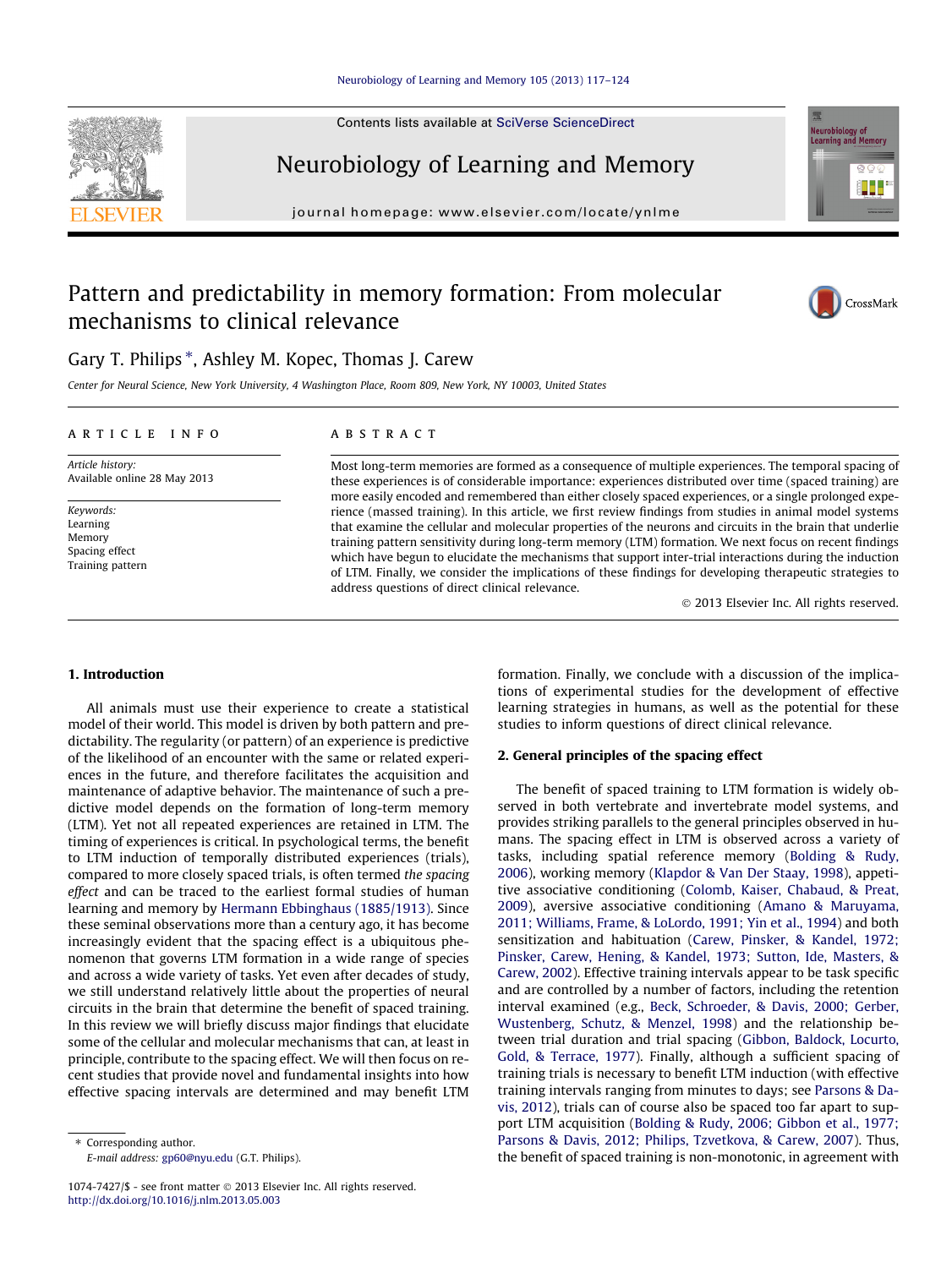studies in humans ([Cepeda, Pashler, Vul, Wixted, & Rohrer, 2006;](#page-5-0) [Ebbinghaus, 1885/1913\)](#page-5-0).

Interestingly, although there is a general trend in both the human and animal literature describing a benefit from repeated spaced training trials, there is a large body of work studying LTM which forms following a single training session, so-called ''flashbulb'' memories [\(Diamond, Campbell, Park, Halonen, & Zoladz,](#page-6-0) [2007; van Giezen, Arensman, Spinhoven, & Wolters, 2005\)](#page-6-0). Is this learning different from that which develops over repeated experiences? One-trial memories typically develop from emotionally salient events and may indeed rely on mechanisms that are different from those recruited during multi-trial learning [\(Irvine, von](#page-6-0) [Hertzen, Plattner, & Giese, 2006; Radwanska et al., 2011](#page-6-0)). However, memory deficits on one-trial cued fear and passive avoidance tasks in mutant mice (that are alphaCAMKII autophosphorylation-deficient) can be rescued by providing additional spaced training trials ([Irvine, Vernon, & Giese, 2005](#page-6-0)). Thus, the possibility exists that even one-trial learning tasks can benefit from mechanisms that subserve LTM formation across spaced training.

#### 3. Cellular and molecular correlates of the spacing effect

Both vertebrates and invertebrates express memory across multiple temporal domains. Each domain has unique cellular and molecular mechanisms that support its induction. Short-term memory (STM) typically develops following a single experience (training trial), lasts on the order of minutes, and relies on the transient modification of pre-existing proteins to establish short-lasting plasticity within underlying neural circuits [\(Alkon & Naito,](#page-5-0) [1986; Barondes, 1970; Castellucci, Blumenfeld, Goelet, & Kandel,](#page-5-0) [1989; Scheibenstock, Krygier, Haque, Syed, & Lukowiak, 2002;](#page-5-0) [Wittstock, Kaatz, & Menzel, 1993; Xia, Feng, & Guo, 1998\)](#page-5-0). Following multiple training trials, both intermediate-term memory (ITM, lasting several hours) and LTM (lasting  $\geqslant$  24 h) are established. ITM induction requires ongoing protein synthesis, but does not require new gene transcription ([Lukowiak, Adatia, Krygier, & Syed, 2000;](#page-6-0) [Lyons, Green, & Eskin, 2008; Sangha, Scheibenstock, McComb, &](#page-6-0) [Lukowiak, 2003; Stough, Shobe, & Carew, 2006; Sutton, Masters,](#page-6-0) [Bagnall, & Carew, 2001](#page-6-0)). In contrast, LTM requires not only protein synthesis, but also gene expression to stabilize the new growth and enhanced cellular and synaptic plasticity required for LTM expression ([Bailey, 1999; Bailey, Bartsch, & Kandel, 1996; Castellucci](#page-5-0) [et al., 1989; Mozzachiodi, Lorenzetti, Baxter, & Byrne, 2008; Sangha](#page-5-0) [et al., 2003; Sutton et al., 2001; Tully, Preat, Boynton, & Del Vec](#page-5-0)[chio, 1994; Wustenberg, Gerber, & Menzel, 1998](#page-5-0)).

The spacing effect does not appear to regulate the acquisition or development of STM, but strongly regulates the induction of LTM in a variety of learning tasks in a wide range of species, including pigeon [\(Gibbon et al., 1977\)](#page-6-0), rodent [\(Bolding & Rudy, 2006; Klap](#page-5-0)[dor & Van Der Staay, 1998; Williams et al., 1991](#page-5-0)), honeybee [\(Ger](#page-6-0)[ber et al., 1998\)](#page-6-0), Drosophila [\(Tully et al., 1994](#page-7-0)), Hermissenda ([Rogers, Talk, & Matzel, 1994](#page-7-0)), Lymnaea [\(Lukowiak, Cotter, Westly,](#page-6-0) [Ringseis, & Spencer, 1998\)](#page-6-0), and Aplysia [\(Carew et al., 1972](#page-5-0)). The effect of training pattern on the formation of ITM is less well studied, but has shown to be of benefit in some cases ([Sutton et al., 2002\)](#page-7-0). Not surprisingly, spaced training is better than massed training at recruiting the cellular, molecular and structural signatures of LTM (for recent comprehensive reviews see [Barco, Bailey, & Kandel,](#page-5-0) [2006; Lynch, Kramar, Babayan, Rumbaugh, & Gall, 2013; Naqib,](#page-5-0) [Sossin, & Farah, 2012\)](#page-5-0).

#### 3.1. Cellular correlates

In vertebrate studies, the long-term potentiation (LTP) of synaptic signaling is the most often studied cellular correlate of LTM (although there are several instances described in which LTP induction and LTM induction are not correlated: [Barnes, 1995; Pin](#page-5-0)[eda et al., 2004,](#page-5-0) and [Shors & Matzel, 1997](#page-7-0)). LTP is observed at synapses in multiple brain regions, but LTP of the CA3 Schaffer collateral synapses onto area CA1 pyramidal neurons in the hippocampus has been most frequently studied ([Bliss & Collingridge,](#page-5-0) [1993; Malenka & Bear, 2004](#page-5-0)). LTP induction at CA3/CA1 synapses and LTM share many mechanistic similarities, including the ability to be strengthened across spaced training and a sensitivity to the patterning of spaced training trials [\(Abraham, Logan, Greenwood,](#page-5-0) [& Dragunow, 2002; Huang & Kandel, 1994; Kramar et al., 2012;](#page-5-0) [Malenka, 1994; Winder, Mansuy, Osman, Moallem, & Kandel,](#page-5-0) [1998\)](#page-5-0). At the molecular level, the requirements for a form of long-lasting LTP (L-LTP) are similar to those for LTM: both require cAMP, cAMP-dependent protein kinase A (PKA), the extracellular signal-regulated protein kinase (ERK) of the mitogen-activated protein kinase superfamily (hereafter referred to as MAPK) and CREB signaling (for review see [Barco et al., 2006\)](#page-5-0). Moreover, manipulations that remove inhibitory constraints on PKA, MAPK and CREB activation, support the induction of LTP and LTM with a reduced number of trials [\(Barad, Bourtchouladze, Winder, Golan,](#page-5-0) [& Kandel, 1998; Genoux et al., 2002; Malleret et al., 2001](#page-5-0)). In studies in invertebrate model systems, where clear links between behavior and cellular signaling can be established, similar conclusions have been drawn between the training pattern sensitivity for the induction of structural plasticity ([Wainwright, Zhang, Byrne, &](#page-7-0) [Cleary, 2002](#page-7-0)), neuronal excitability ([Mozzachiodi et al., 2008; Rog](#page-6-0)[ers et al., 1994\)](#page-6-0) and synaptic plasticity ([Mauelshagen, Sherff, & Car](#page-6-0)[ew, 1998\)](#page-6-0) and LTM. There are several excellent recent reviews in this general area ([Barco et al., 2006; Mayford, Siegelbaum, & Kan](#page-5-0)[del, 2012; Mozzachiodi & Byrne, 2010; Naqib et al., 2012](#page-5-0)).

## 3.2. CREB

A conserved molecular target of the spacing effect appears to be the differential recruitment of the cAMP response element binding protein (CREB) signaling and CREB-mediated transcription by spaced, but not massed training patterns (reviewed in [Naqib](#page-7-0) [et al., 2012; Silva, Kogan, Frankland, & Kida, 1998; Yin & Tully,](#page-7-0) [1996\)](#page-7-0). CREB-mediated transcription is a critical requirement for the development of long-lasting plasticity and LTM in many systems [\(Dash, Hochner, & Kandel, 1990; Pittenger et al., 2002; Tau](#page-6-0)[benfeld, Milekic, Monti, & Alberini, 2001](#page-6-0)) and is upstream of the synthesis of cytoplasmic effectors such as synapsin I ([Hart et al.,](#page-6-0) [2011\)](#page-6-0) as well as subsequent nuclear signaling mediated by the recruitment of genes which encode for additional transcription factors important for memory consolidation, including C/EBP ([Albe](#page-5-0)[rini, Ghirardi, Metz, & Kandel, 1994; Taubenfeld et al., 2001\)](#page-5-0) and CREB itself ([Liu, Cleary, & Byrne, 2011](#page-6-0)). Removing the inhibitory constraints on CREB activation or overexpressing CREB during learning can support the formation of long-lasting forms of synaptic plasticity and LTM with reduced training trials [\(Bartsch, Casa](#page-5-0)[dio, Karl, Serodio, & Kandel, 1998; Bartsch et al., 1995; Genoux](#page-5-0) [et al., 2002; Malleret et al., 2001; Yin, Del Vecchio, Zhou, & Tully,](#page-5-0) [1995\)](#page-5-0). Thus, CREB recruitment is an important and highly conserved mechanism that contributes to establishing the training pattern requirements for memory formation.

Importantly, CREB phosphorylation on ser133 [\(Gonzalez &](#page-6-0) [Montminy, 1989](#page-6-0)) is not always sufficient to induce its transcriptional activity. The recruitment of transcriptional coactivators such as the CREB-binding protein (CBP) and the CREB-regulated transcriptional coactivator 1 (CRTC1) help to regulate CREB-dependent LTP and LTM formation ([Ch'ng et al., 2012; Hirano et al., 2013; Kov](#page-6-0)[acs et al., 2007; Wood et al., 2005; Zhou et al., 2006](#page-6-0)). Evidence from LTP studies in rat has implicated CRTC1 in pattern detection ([Zhou](#page-7-0) [et al., 2006\)](#page-7-0). Overexpression of CRCT1 is sufficient to lower the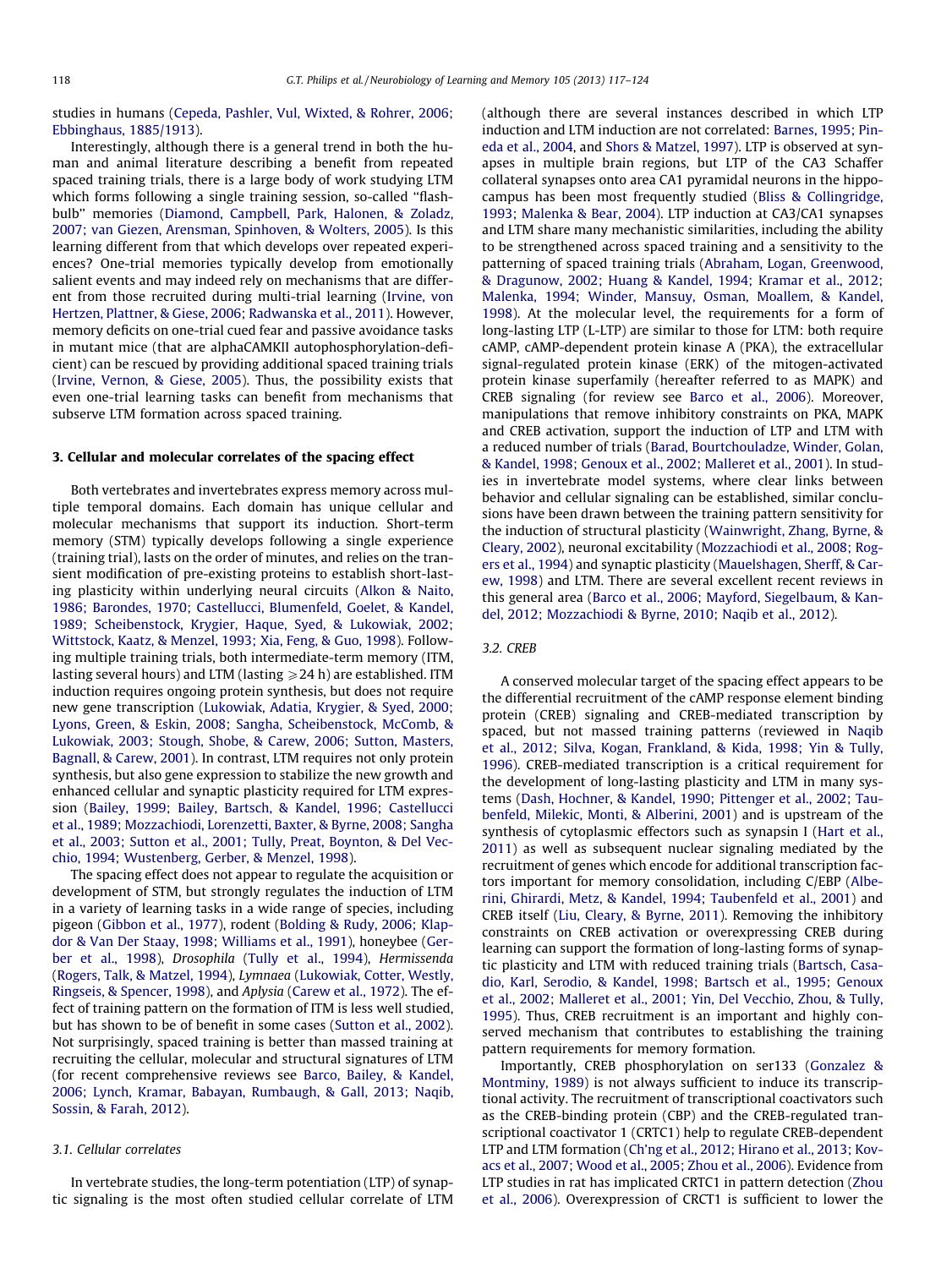threshold for late-LTP induction to a single high frequency train of stimulation. Additionally, the elevation of CRTC1 levels by fasting flies prior to exposing them to an aversive olfactory task is sufficient to lower the threshold for LTM induction from ten training trials to a single trial ([Hirano et al., 2013](#page-6-0)). Since transcriptional coactivators are important signaling requirements for CREB-mediated transcription, the pattern-sensitive recruitment of these signaling partners during learning must also be considered as potential sites for pattern detection.

# 3.3. CaMKII, PKA and MAPK

Pattern sensitivity is also observed upstream of CREB in the recruitment of signaling cascades such as calcium/calmodulindependent protein kinase II (CaMKII), PKA and MAPK that can directly or indirectly phosphorylate CREB on ser133 and promote its transcriptional activity. All three kinase signaling pathways have been highlighted in LTP studies as candidate molecules involved in the integration of synaptic events over time. For example, both CaMKII [\(Coomber, 1998\)](#page-6-0) and PKA [\(Roberson & Sweatt, 1996\)](#page-7-0) are rapidly activated following single LTP-inducing stimuli and preferentially support LTP induction across either closely spaced or more distributed training stimuli, respectively [\(Kim, Huang,](#page-6-0) [Abel, & Blackwell, 2010; Woo, Duffy, Abel, & Nguyen, 2003\)](#page-6-0). MAPK is also activated transiently following a single LTP-inducing stimulus, reaching peak levels at approximately the same timing as the optimal inter-tetanus interval (5–10 min) between 3 tetani that result in maximal LTP induction [\(Ajay & Bhalla, 2004](#page-5-0)). Intriguingly, in Aplysia, the dynamics of inter-trial PKA and MAPK activation were recently used to design enhanced (and surprisingly non-intuitive) spaced training patterns based on predictions for the maximal accumulation and overlap of the two signals ([Zhang et al., 2012\)](#page-7-0). The recruitment and sustained signaling of CaMKII [\(Chen et al.,](#page-5-0) [2012\)](#page-5-0), PKA [\(Muller & Carew, 1998\)](#page-6-0) and MAPK [\(Atkins, Selcher,](#page-5-0) [Petraitis, Trzaskos, & Sweatt, 1998; Cammarota et al., 2000;](#page-5-0) [Sharma, Sherff, Shobe, Bagnall, Sutton, & Carew, 2003b\)](#page-5-0) are also observed following spaced, but not massed training and are known to be necessary for LTM formation.

## 3.4. G-proteins

The induction of small G proteins further upstream from the signaling cascades described above has also been shown to be sensitive to training pattern. For example, in Aplysia, MAPK can be activated by both spaced and massed exposures of the central nervous system to the neuromodulator serotonin (5HT; 5 pulses spaced by 15 min, or a single 25 min exposure). However, only the spaced training pattern is associated with the reliable induction of a MAPK-dependent long-term facilitation (LTF; [Martin](#page-6-0) [et al., 1997; Mauelshagen et al., 1998](#page-6-0)). [Ye and colleagues \(2008\)](#page-7-0) showed that the selective recruitment of LTF-supporting mechanisms by spaced 5HT could be accomplished by a differential ratio of activity of the Aplysia homologues of the small G proteins Ras and Rap 1 (ApRas and ApRap), recruited by each training pattern. Increased ApRas (relative to ApRap) activity supported MAPK activation following spaced training. However, no such increase was recruited by massed training. Moreover, overexpressing ApRap during spaced training antagonized MAPK activation. A related finding is observed in a Drosophila homologue of the SHP2 phosphatase, corkscrew, which lies upstream of Ras/MAPK activation. Corkscrew phosphatase activity was recently shown to determine the pattern sensitive recruitment of MAPK and LTM induction in flies ([Pagani, Oishi, Gelb, & Zhong, 2009\)](#page-7-0). Collectively, these findings implicate the recruitment of the small G proteins, CaMKII, PKA and MAPK signaling cascades during learning as determinants of long-term synaptic strengthening and LTM over multiple spaced training experiences.

# 4. Why is massed training ineffective in recruiting the mechanisms of LTM consolidation?

Although spaced training clearly supports the recruitment of many signaling mechanisms that support LTM induction, an inverse question can be raised: Why is massed training ineffective? One answer is that it is simply unable to recruit the same signaling that supports LTM induction across spaced training. However, in many cases massed training actually recruits signaling which actively opposes LTM induction ([Abel, Martin, Bartsch, & Kandel,](#page-5-0) [1998; Yin & Tully, 1996](#page-5-0)). In a recent study in Drosophila, the development of LTM during spaced training on an aversive olfactory conditioning task was shown to require the recruitment of slow synchronous calcium oscillations in two pairs of neuromodulatory dopaminergic neurons, specifically in the interval between spaced trials ([Placais et al., 2012\)](#page-7-0). Massed training, on the other hand, was shown to actively weaken these oscillations to support the induction of a second and opposing form of memory, anesthesia-resistant memory (ARM). Thus, in this case, massed training fails to allow the critical synchrony necessary to develop the neuromodulatory signaling required for LTM. In studies of LTP induced by theta burst stimulation (TBS) of Schaffer collateral CA3/CA1 synapses in acute hippocampal slices, Lynch and colleagues ([Kramar et al.,](#page-6-0) [2012; Lynch et al., 2013](#page-6-0)) recently identified a refractory period of 40–50 min that occurs following a single TBS stimulation that prevents a subsequent TBS (TBS2) from recruiting additional enhancements in synaptic strength. However, beyond the refractory period the spaced administration of additional rounds of TBS could recruit additional potentiation (up to 150% that typically observed following 3 TBS trains spaced 60 min apart). The increased potentiation was correlated with an increased number of spines on CA1 pyramidal neuron dendrites with evidence of synaptic remodeling. No such increase was observed if TBS2 was given during the refractory period. These authors further suggest that spines recruited for LTP by TBS1 may produce a diffusible factor (such as Ras-GTP or RhoA) that acts to ''prime'' nearby spines to express LTP in response to TBS2. Thus, sufficiently spaced training trials may benefit LTM by allowing the recruitment of additional synaptic plasticity and synapses not recruited during the initial experience, and massed training may fail to support LTM because subsequent training trials are administered too soon after earlier trials to support the recruitment of additional plasticity and synapses.

At the molecular level, the intracellular accumulation of calcium during massed training trials has been shown to recruit the phosphatases PP1 and PP2B (calcineurin), which can serve as ''brakes'' on LTM induction by antagonizing, for example, CREB phosphorylation at ser133 [\(Bito, Deisseroth, & Tsien, 1996\)](#page-5-0). In rodent and invertebrate models, the removal of this phosphatase activity can serve to increase the recruitment of CREB during learning and can facilitate the induction of long-term plasticity and LTM from fewer training trials [\(Genoux et al., 2002; Koshibu et al.,](#page-6-0) [2009; Malleret et al., 2001; Rosenegger, Parvez, & Lukowiak,](#page-6-0) [2008; Sharma, Bagnall, Sutton, and Carew, 2003a](#page-6-0)). Similar gainof-function is observed in flies when CREB is overexpressed [\(Yin](#page-7-0) [et al., 1995](#page-7-0)) and when the Ras/MAPK activation during learning is facilitated ([Pagani et al., 2009\)](#page-7-0). Finally, in Aplysia, an analog of massed training has been shown to preferentially support the sustained translocation of PKC to the plasma membrane which antagonizes the activation of PKA necessary to support LTF and LTM ([Farah, Weatherill, Dunn, & Sossin, 2009](#page-6-0)). Intriguingly, [Naqib](#page-7-0) [et al. \(2012\)](#page-7-0) have proposed that the rates of rapid protein synthesis and degradation may determine both the failure of massed training and the success of spaced training to induce LTM in Aplysia.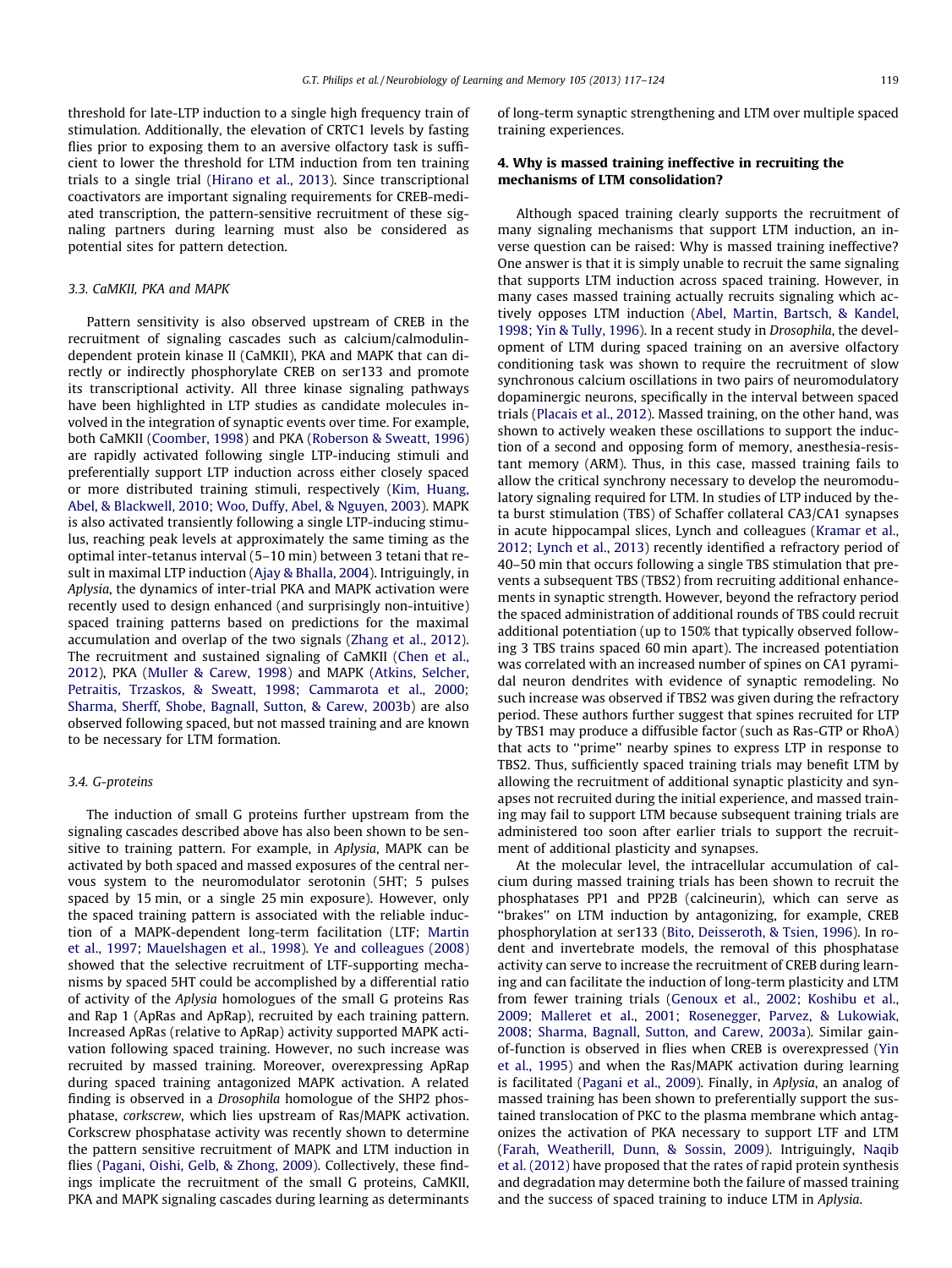## 5. Molecular windows in LTM formation

The studies reviewed thus far have principally focused on understanding how mechanisms known to be important for the induction of LTM are selectively recruited over repeated spaced experiences. However, an important question remains: How do temporally spaced experiences interact and build upon one another to support LTM formation? We will now focus our discussion on two recent studies [i.e., [Philips, Ye, Kopec, and Carew \(2013\) and](#page-7-0) [Parsons and Davis \(2012\)\]](#page-7-0) that have begun to address this question.

The study of the integration of multiple repeated experiences in support of LTM induction has an inherent problem: It is difficult to determine the unique contribution of each individual experience to the final memory. For instance, in a spaced training pattern of ten trials, what is the unique contribution of trial 8 (compared e.g. to trial 7 or trial 9) to LTM induction? [Philips et al. \(2007\)](#page-7-0) recently explored this general question in Aplysia. Specifically, they examined the individual contribution of distributed experiences to LTM induction through the development of a novel training paradigm which consisted of just two spaced training trials. Although four regularly spaced trials (ITI = 15 min) can support LTM induction (repeated-trial training; [Sutton et al., 2002\)](#page-7-0), Philips et al. reported that qualitatively similar LTM develops across just two trials spaced by 45 min, a temporal interval that brackets the total duration of the training episode that occurs across the repeated-trial training pattern ([Philips, Sherff, Menges, & Carew, 2011; Philips](#page-7-0) [et al., 2007\)](#page-7-0). Two-trial training with intervals of 15 min or 1 h failed to induce LTM, providing a temporal boundary (with a clear onset and offset) for the successful LTM training ''window''. Thus, during two-trial training, the contribution of each trial to the final LTM can be easily identified: an initial experience (Trial 1) sets in motion a series of signaling events that must be inherited by a second experience (Trial 2) within a narrow temporal window. Using this paradigm, [Philips et al. \(2007\)](#page-7-0) explored the molecular signaling established by the initial training trial that might be important for supporting the interaction with Trial 2 for LTM induction. They found that MAPK recruitment by Trial 1 was a molecular correlate occurring in the narrow temporal window within which Trial 2 could support the induction of LTM. MAPK was activated at 45 min following Trial 1, but was not observed at earlier (15 min) or later (1 h) time points. This finding is consistent with two previous observations. [Ajay and Bhalla \(2004\)](#page-5-0) found a correlation of the peak activation of MAPK following individual training stimuli with effective spacing intervals for maximal LTP induction, and [Pagani](#page-7-0) [et al. \(2009\)](#page-7-0) observed a correlation between peak inter-trial activation of MAPK and effective LTM spaced training intervals in wild type flies. In Aplysia, since a single training trial was not, in itself, sufficient to support LTM induction, [Philips et al. \(2007\)](#page-7-0) hypothesized that the MAPK signaling recruited by Trial 1 was necessary to establish the interactive window for trial 2 to support LTM induction. Indeed, this hypothesis was recently confirmed. [Philips et al.](#page-7-0) [\(2013\)](#page-7-0) demonstrated that the MAPK recruited by Trial 1 is required for LTM induction. The net effect of Trial 1 was to establish a ''molecular context'' at 45 min which included the nuclear translocation of MAPK and the recruitment of CREB signaling (activation of the CREB kinase p90rsk and the immediate early gene, C/EBP). Importantly, although in place at 45 min, this context was transient, terminating by 1 h. Thus, the opening and closing of the MAPK-dependent molecular context captures the time course for the opening and closing of the permissive interaction window for two-trial LTM induction.

The recruitment of CREB signaling and C/EBP induction following a single training trial [\(Philips et al., 2013](#page-7-0)) is unexpected, since these events are typically considered to be final stages involved in LTM formation. However, the recruitment of CREB-mediated transcription [\(Silva et al., 1998\)](#page-7-0) and immediate early genes ([Guzowski,](#page-6-0) [2002\)](#page-6-0) have already been suggested as possible mediators of the successful integration of repeated experiences. For example, [Silva](#page-7-0) [et al. \(1998\)](#page-7-0) suggested that a sufficient inter-trial spacing might be determined by the timing for the recruitment of CREB and completion of an initial round of transcription, before subsequent training (and CREB activation) could recruit additional rounds of transcription to support LTM. Moreover, the ability of overexpressed CREB to modify the intrinsic excitability of neurons has prompted others to label it a ''learning gene'' ([Benito & Barco,](#page-5-0) [2010\)](#page-5-0). Intriguingly, CREB mutant mice lacking two of the three CREB activator isoforms ( $\alpha$  and  $\delta$ ) demonstrate learning deficits on a spatial memory version of the Morris water maze task when trained across 5 spaced trials  $(ITI = 1 min)$ , but normal memory when an alternate training strategy (only two training trials separated by 1 h) was employed ([Kogan et al., 1997\)](#page-6-0). Thus, the absence of two CREB isoforms, or possibly the elevated levels of the remaining CREB isoforms, appeared to alter the effective training pattern in these mice, but it did not eliminate the ability of these animals to acquire LTM. Collectively, these findings suggest that CREB/C/ EBP signaling can be recruited much earlier during learning than is commonly appreciated and support the idea that they may function in the integration of inter-trial signaling during LTM formation.

Thus far we have discussed molecular windows in the range of minutes to perhaps hours. However, much longer permissive windows are possible. For example, in an intriguing recent study, [Par](#page-7-0)[sons and Davis \(2012\)](#page-7-0) reported that rats could be trained with two spaced training trials (each trial consisting of a single pairing of light and electrical shock that alone was not sufficient for the induction of STM or LTM) over a surprisingly broad permissive window, beginning at 1 h and extending for several days. They also observed that several targets of PKA were transiently activated in the amygdala after a single training trial, but were not persistently activated across the broad two-trial interaction window. However, when PKA activation in the amygdala was selectively disrupted during trial 1, this manipulation was sufficient to disrupt LTM induction following a second spaced trial at 24 h. Thus, [Parsons](#page-7-0) [and Davis \(2012\)](#page-7-0) proposed that PKA-dependent signaling following the initial training trial was necessary to ''prime'' the interaction with the second training trial to support LTM.

Collectively, the novel strategy of focusing on inter-trial interactions over just two training trials, Philips (2007, 2013) and [Parsons](#page-7-0) [and Davis \(2012\)](#page-7-0) has provided important new insights into how individual experiences can successfully interact over a broad range of temporal intervals to support the induction of LTM. These studies have also implicated a molecular framework of PKA/MAPK/ CREB signaling as important determinants of the temporal windows that are permissive for LTM formation. As will be discussed below, these results may have direct translational implications that could enable the understanding and perhaps correction of learning deficits associated with aging and disease.

#### 6. Effective versus optimal learning strategies

In reviewing the mechanistic insights gained from studies of the spacing effect in model systems, a final fascinating study by [Zhang](#page-7-0) [et al. \(2012\)](#page-7-0) warrants mention: These authors combined computer simulations with cellular and behavioral studies to ask whether a standard, regularly spaced training pattern of five sensitizing trials in Aplysia was the optimal training pattern for LTM induction. The investigators began with the assumption that the maximal recruitment of CREB during learning would support maximal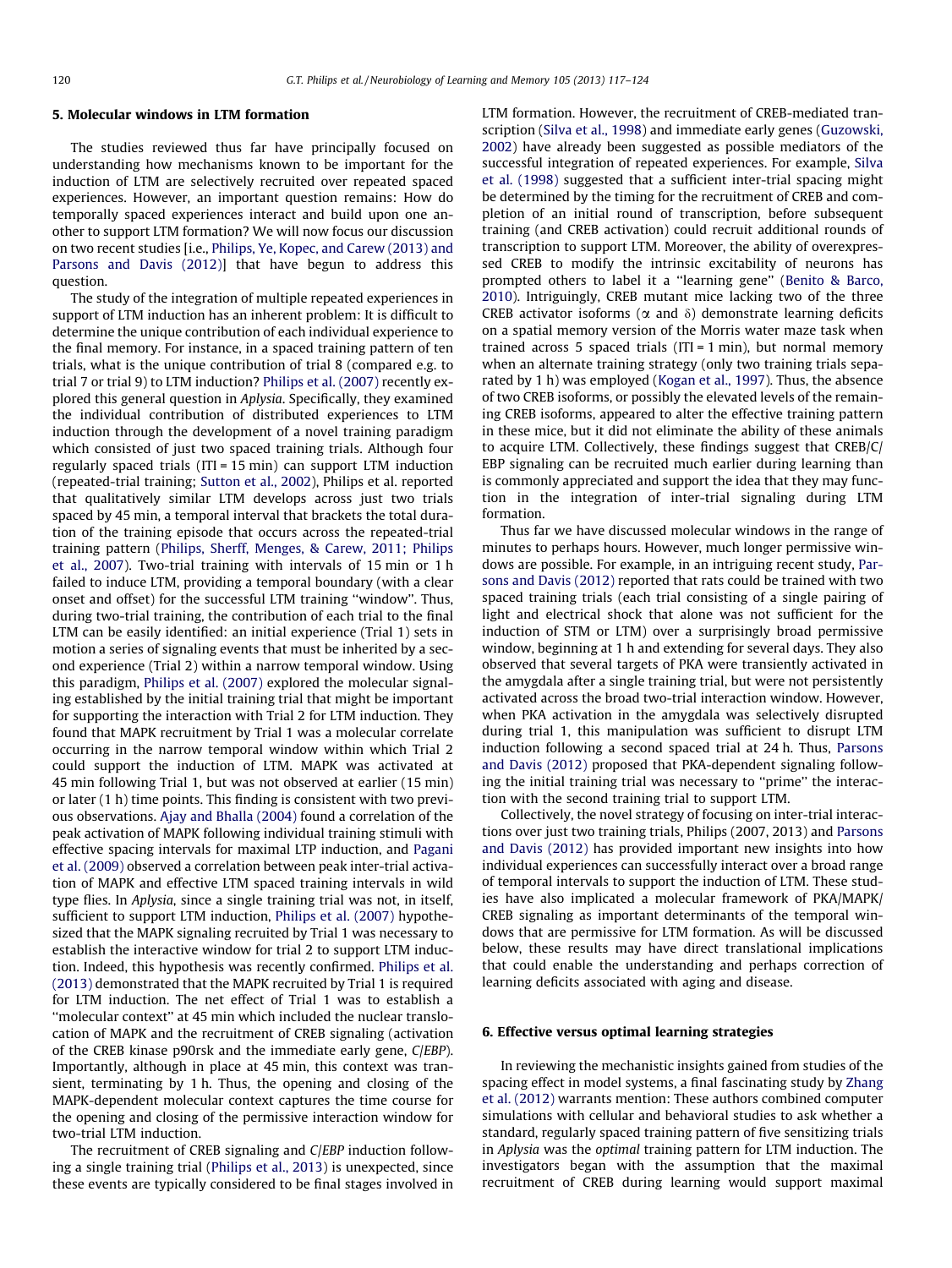LTM induction, and that this would be downstream of coincident and maximal PKA and MAPK activity in single neurons. Using the kinetics for the recruitment of PKA and MAPK in neurons following a single training trial, they found that regularly spaced training intervals were not as effective as an expanded interval training pattern (i.e., the first few trials closely spaced, with final trials occurring at longer intervals, to maximize PKA/MAPK coincident signaling and CREB activation). Indeed, this new optimal training pattern produced better synaptic facilitation and LTM than the standard protocol using equally spaced trials. Collectively, this study and those that describe qualitatively similar LTP and LTM induction from training patterns that use as few as two training trials [\(Kramar et al., 2012; Parsons & Davis, 2012; Philips et al., 2007\)](#page-6-0) suggest that although they are effective, many current training patterns employed in mechanistic studies of the spacing effect may not be optimal. Thus, an important question relevant to future progress is whether similar or unique mechanisms support LTM induction across effective versus optimal spaced training patterns.

# 7. Implications of spaced training in health and disease

In humans, the benefits of spaced training for memory formation in young healthy adults are well documented (for a recent meta-analysis see [Cepeda et al., 2006\)](#page-5-0), and also appear to benefit learning throughout the lifespan. Children, including infants as young as 3 months old, and both young and old cognitively intact adults, retain more information when it is presented in a spaced training pattern than when it is presented in a massed pattern ([Galluccio & Rovee-Collier, 2006; Grassi, 1971; Jackson, Maruff, &](#page-6-0) [Snyder, 2013; Karpicke & Bauernschmidt, 2011; Rovee-collier,](#page-6-0) [Evancio, & Earley, 1995; Simone, Bell, & Cepeda, 2012](#page-6-0)). The spacing effect is observed across a wide variety of learning tasks including declarative (explicit) memory tasks (e.g., [Simone et al., 2012\)](#page-7-0), nondeclarative (implicit) memory tasks (e.g., [Greene, 1990;](#page-6-0) [Shea, Lai,](#page-7-0) [Black, & Park, 2000\)](#page-7-0), and also the ability to generalize knowledge ([Kornell & Bjork, 2008; Kornell, 2010; Vlach & Sandhofer, 2012\)](#page-6-0). Spaced training is even a beneficial strategy in muscle strengthening [\(de Salles et al., 2009; Rahimi, Qaderi, Faraji, & Boroujerdi,](#page-6-0) [2010](#page-6-0)). Thus, the spacing effect transcends species, age and task.

Given the simplicity of implementing spaced training in patients' daily routines (e.g., [Camp, Foss, O'Hanlon, & Stevens,](#page-5-0) [1996\)](#page-5-0) and the widely accepted benefits it provides, it is not surprising that spaced training has become a therapeutic focus for a number of human disorders and disabilities. A variation of the spaced training procedures described thus far, spaced retrieval ([Landauer & Bjork, 1978\)](#page-6-0), is popular in treating persons with memory disorders [\(Balota, Duchek, Sergent-Marshall, & Roediger, 2006;](#page-5-0) [Brush & Camp, 1998; Camp, Foss, O'Hanlon, & Stevens, 1996; Ha](#page-5-0)[slam, Hodder, & Yates, 2011; Small, 2012](#page-5-0)). Rather than exposing the subject to spaced presentations of a target stimulus during training, the subject studies the target stimulus, and then is asked to retrieve the target from memory soon after the stimulus is presented. If the subject correctly states the target response, the time to the next retrieval is increased and retrievals become increasingly spaced over time. If the subject has an incorrect retrieval, the time to the next retrieval is reduced to the most recent correct retrieval interval. While having some support in the literature, there is conflicting evidence as to whether expanding retrieval intervals results in superior memory compared to fixed retrieval intervals [\(Balota et al., 2006; Hopper et al., 2005\)](#page-5-0).

Surprisingly, although spaced training is of clear benefit, a consistent operational definition of the boundary conditions that constitute effective spaced training is lacking in the literature. Experimental inter-trial intervals range from seconds to days, and even weeks ([Cepeda et al., 2006; Raman et al., 2010\)](#page-5-0). This discrepancy between studies may make it difficult to attain the most therapeutic benefit from spaced training, as different tasks and disorders could benefit from different inter-trial intervals. Thus, although spaced training has been shown to be beneficial using a range of training intervals, more systematic studies are necessary to determine whether more effective inter-trial intervals can be identified.

Despite vastly different inter-trial intervals, experimental designs, and spaced training paradigms (e.g., conventional spaced training versus spaced retrieval), one trend is completely clear: spacing is especially beneficial for young and old individuals with neurological disorders. Spaced training has been successfully implemented as a cognitive therapy in children with learning disabilities ([Gettinger, Bryant, & Fayne, 1982; Riches, Tomasello, & Conti-Rams](#page-6-0)[den, 2005\)](#page-6-0), cerebral palsy ([Grassi, 1971](#page-6-0)), and autism ([Dunlap & Koe](#page-6-0)[gel, 1980](#page-6-0)), and in adults with dementia [\(Brush & Camp, 1998; Camp,](#page-5-0) [Foss, O'Hanlon, & Stevens, 1996; Haslam et al., 2011; Hopper, Drefs,](#page-5-0) [Bayles, Tomoeda, & Dinu, 2010\)](#page-5-0), Alzheimer's disease [\(Balota et al.,](#page-5-0) [2006; Small, 2012\)](#page-5-0), anomia ([Abrahams & Camp, 1993; Morrow &](#page-5-0) [Fridriksson, 2006](#page-5-0)), brain injury [\(Goverover, Arango-Lasprilla, Hil](#page-6-0)[lary, Chiaravalloti, & DeLuca, 2009a; Haslam et al., 2011](#page-6-0)), multiple sclerosis [\(Goverover, Hillary, Chiaravalloti, Arango-Lasprilla & Delu](#page-6-0)[ca, 2009b\)](#page-6-0), amnesia ([Cermak, Verfaellie, Lanzoni, Mather, & Chase,](#page-5-0) [1996\)](#page-5-0), and public speech anxiety ([Tsao & Craske, 2000](#page-7-0)).

Two important trends emerge from spaced training research in the context of therapy. First, spaced training can benefit poor-performing subjects more than healthy subjects. In children with Selective Language Impairment (SLI), spaced training benefited their verb production over massed training [\(Riches et al., 2005\)](#page-7-0), while no significant benefit was observed in children without SLI. Additionally, [Shoephoerster \(1962\)](#page-7-0) reported that children who were below average spellers, but not classified as learning disabled, benefited from spaced spelling instruction over massed spelling instruction. However, above average spellers did well no matter what instruction paradigm they experienced.

Second, effective spaced training patterns may differ between healthy subjects and age-matched individuals with neurological disorders. [Jackson et al. \(2013\)](#page-6-0) administered 3 weeks of massed or spaced training on a visuo-spatial task to cognitively normal young and old adults, and a recall test was administered 24 h post-training. The cognitively normal (MMSE score of 28–30) older adult subjects were enrolled in a longitudinal study which included positron emission tomography brain imaging using Pittsburgh compound B (PiB), which binds to amyloid plaques in the brain [\(Klunk et al., 2004\)](#page-6-0). Subjects were separated according to PiB status: PiB+ (those with amyloid build-up) and PiB– (those with no amyloid build-up). Unsurprisingly, young adults and older, PiB- adults showed better recall with spaced training than with massed training. Older, PiB+ adults, however, did not benefit from the spaced training even though they appeared cognitively similar to PiB- adults. The authors concluded that the spacing effect can be overshadowed by disease burden, in this case the accumulation of amyloid. Intriguingly, the spacing effect has been successfully utilized to treat patients with dementia and Alzheimer's (see above), who are likely to show similar amyloid pathology [\(Forsberg](#page-6-0) [et al., 2008; Villemagne et al., 2008](#page-6-0)). Additionally, the younger adult subjects in this study exhibited a greater spacing effect than older, PiB- adults. Thus, although spaced training is beneficial for memory acquisition and retention in healthy individuals of all ages, and in persons with neurological disorders, several important questions remain unanswered: Do older individuals simply benefit less than their younger counterparts, or are learning strategies affected in normal aging such that the optimal intervals for young adults are not the same for old adults? Also, can disease alter effective learning strategies? These important questions remain to be answered to better understand and mitigate the learning dysfunction seen in aging and disease.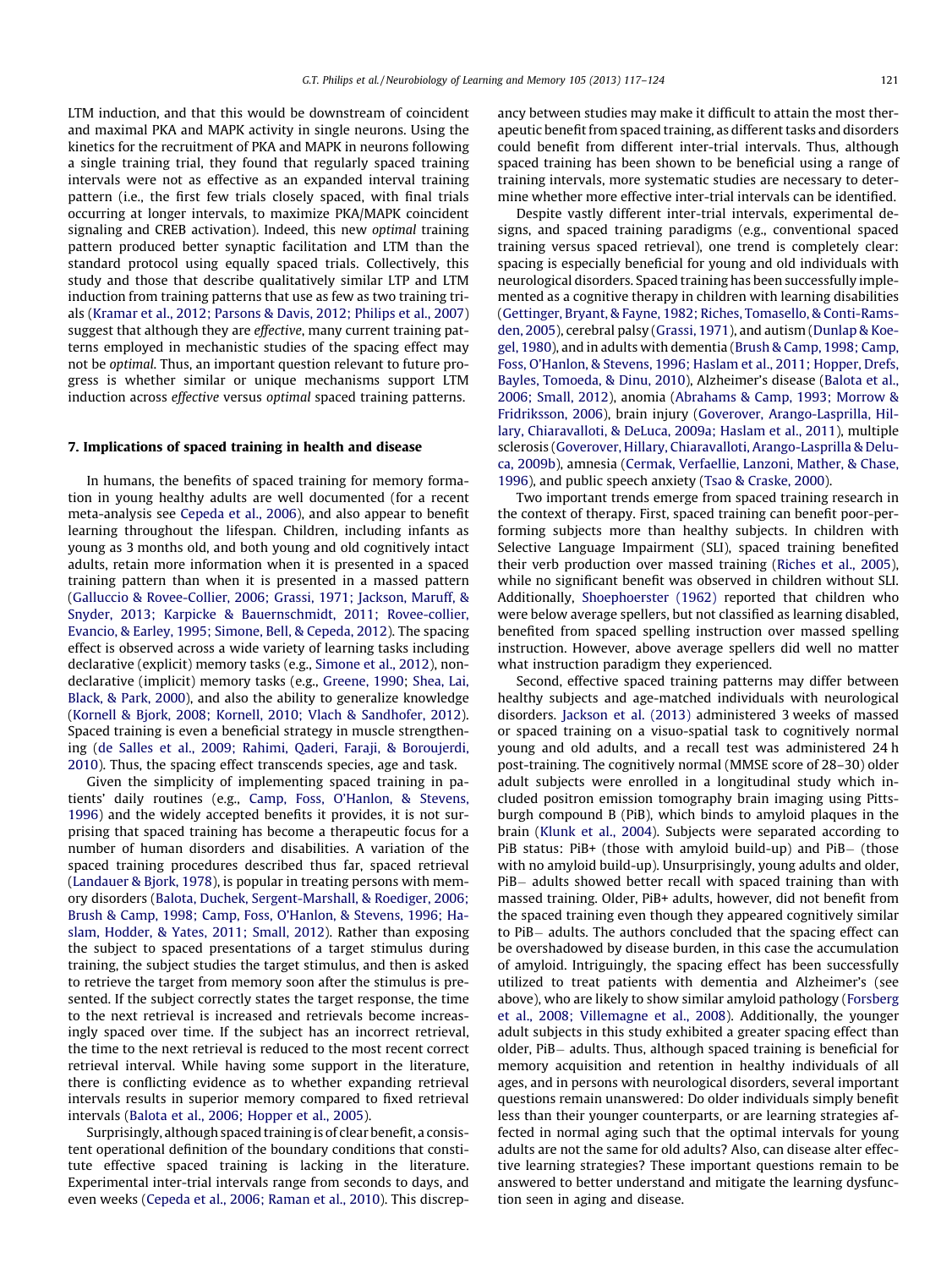## <span id="page-5-0"></span>8. Could time be the best medicine?

As mentioned in the molecular component of this review, studies of animal models have begun to utilize knowledge of the molecular mechanisms of inter-trial interactions to predict the optimal training paradigms for LTM [\(Zhang et al., 2012\)](#page-7-0). Given the newly emerging molecular framework of roles for the widely conserved PKA/MAPK/CREB signaling pathways in defining effective training windows over temporally distributed experiences, an important next step will be to incorporate these findings into our knowledge of the disrupted molecular signaling that occurs in aging and in neurological disorders, and to generate testable hypotheses (using the powerful animal model systems detailed in this review) focusing on effective learning strategies that may ultimately be employed in human disorders.

As a step in that direction, several animal studies have already provided evidence that disease states can change effective learning strategies, without impairing the ability to form LTM. For example, [Deutsch and Rocklin \(1972\)](#page-6-0) hypothesized that anticholinesteraseinduced amnesia measured on an active avoidance task could be rescued by increasing the intervals between training trials to allow acetylcholine concentrations to decrease. Indeed, increasing the inter-trial interval allowed the animals to exhibit normal memory. Additionally, [Pagani et al. \(2009\)](#page-7-0) recently demonstrated that a fly model of the human genetic disorder, Noonan Syndrome ([Tidyman](#page-7-0) [& Rauen, 2009](#page-7-0)), which is associated with mutations in SHP2 that result in a dysregulation of Ras/MAPK signaling, exhibited profound learning deficits when trained on an aversive olfactory discrimination task at training intervals effective for wild type flies. Importantly, after considering how the recruitment of inter-trial MAPK signaling was affected by the disease state, the authors hypothesized that training with longer inter-trial intervals could restore the natural inter-trial behavior of MAPK activation observed in wild type flies. This proved to be an effective strategy. In the absence of any drug treatment to correct the genetic mutation in SHP2, simply increasing the inter-trial interval was sufficient to rescue the LTM deficit. The consideration of alternative spaced training strategies has additionally benefitted LTM formation in mice with genetic mutations of CREB [\(Kogan et al., 1997\)](#page-6-0) and of the retinoic acid receptor [\(Nomoto et al., 2012](#page-7-0)). Finally, a loss of function of the CREB transcriptional co-activator, CBP, as occurs in many instances of Rubinstein-Taybi syndrome in humans ([Roelfsema & Peters, 2007](#page-7-0)), is associated with learning deficits. Using a computational modeling approach, [Liu et al. \(2013\)](#page-6-0) recently reported the identification of a novel training pattern that was sufficient to rescue the deficit in long-term synaptic facilitation of cultured Aplysia neurons that was observed following an siRNA-mediated knockdown of CBP levels. The authors suggest that similar considerations might be used to identify effective learning strategies in patients suffering from Rubinstein-Taybi and related syndromes ([Liu et al., 2013\)](#page-6-0).

Although still highly speculative at this point, the studies above strongly support the notion that there is potential therapeutic benefit in considering the notion that alternative learning strategies may be sufficient to correct, or at least mitigate, the overt learning deficits in a broad spectrum of learning disorders in which knowledge of the molecular signaling revealed in animal studies could be extended into the human arena. In these cases time might just be the best medicine.

# Acknowledgments

We would like to thank Dr. Xiaojing Ye for helpful comments on an earlier version of this manuscript. The work included in this review was supported by the NIMH (R01MH041083 and R01MH094792 to TJC, and R01MH081151 to TJC and KC Martin).

#### References

- [Abel, T., Martin, K. C., Bartsch, D., & Kandel, E. R. \(1998\). Memory suppressor genes:](http://refhub.elsevier.com/S1074-7427(13)00075-0/h0005) [Inhibitory constraints on the storage of long-term memory.](http://refhub.elsevier.com/S1074-7427(13)00075-0/h0005) Science, 279, [338–341](http://refhub.elsevier.com/S1074-7427(13)00075-0/h0005).
- [Abraham, W. C., Logan, B., Greenwood, J. M., & Dragunow, M. \(2002\). Induction and](http://refhub.elsevier.com/S1074-7427(13)00075-0/h0010) [experience-dependent consolidation of stable long-term potentiation lasting](http://refhub.elsevier.com/S1074-7427(13)00075-0/h0010) [months in the hippocampus.](http://refhub.elsevier.com/S1074-7427(13)00075-0/h0010) Journal of Neuroscience, 22, 9626–9634.
- [Abrahams, J. P., & Camp, C. J. \(1993\). Maintenance and generalization of object](http://refhub.elsevier.com/S1074-7427(13)00075-0/h0015) [naming training in anomia associated with degenerative dementia.](http://refhub.elsevier.com/S1074-7427(13)00075-0/h0015) Clinical [Gerontologist, 12](http://refhub.elsevier.com/S1074-7427(13)00075-0/h0015), 57–72.
- [Ajay, S. M., & Bhalla, U. S. \(2004\). A role for ERKII in synaptic pattern selectivity on](http://refhub.elsevier.com/S1074-7427(13)00075-0/h0020) the time-scale of minutes. [European Journal of Neuroscience, 20](http://refhub.elsevier.com/S1074-7427(13)00075-0/h0020), 2671–2680.
- [Alberini, C. M., Ghirardi, M., Metz, R., & Kandel, E. R. \(1994\). C/EBP is an immediate](http://refhub.elsevier.com/S1074-7427(13)00075-0/h0025)[early gene required for the consolidation of long-term facilitation in Aplysia.](http://refhub.elsevier.com/S1074-7427(13)00075-0/h0025) Cell, 76[, 1099–1114.](http://refhub.elsevier.com/S1074-7427(13)00075-0/h0025)
- [Alkon, D. L., & Naito, S. \(1986\). Biochemical mechanisms of memory storage.](http://refhub.elsevier.com/S1074-7427(13)00075-0/h0030) Journal [de physiologie \(Paris\), 81](http://refhub.elsevier.com/S1074-7427(13)00075-0/h0030), 252–260.
- [Amano, H., & Maruyama, I. N. \(2011\). Aversive olfactory learning and associative](http://refhub.elsevier.com/S1074-7427(13)00075-0/h0035) [long-term memory in Caenorhabditis elegans.](http://refhub.elsevier.com/S1074-7427(13)00075-0/h0035) Learning & Memory, 18, 654-665.
- [Atkins, C. M., Selcher, J. C., Petraitis, J. J., Trzaskos, J. M., & Sweatt, J. D. \(1998\). The](http://refhub.elsevier.com/S1074-7427(13)00075-0/h0040) [MAPK cascade is required for mammalian associative learning.](http://refhub.elsevier.com/S1074-7427(13)00075-0/h0040) Nature [Neuroscience, 1](http://refhub.elsevier.com/S1074-7427(13)00075-0/h0040), 602–609.
- [Bailey, C. H. \(1999\). Structural changes and the storage of long-term memory in](http://refhub.elsevier.com/S1074-7427(13)00075-0/h0045) Aplysia. [Canadian Journal of Physiology and Pharmacology, 77](http://refhub.elsevier.com/S1074-7427(13)00075-0/h0045), 738–747.
- [Bailey, C. H., Bartsch, D., & Kandel, E. R. \(1996\). Toward a molecular definition of](http://refhub.elsevier.com/S1074-7427(13)00075-0/h0050) long-term memory storage. [Proceedings of National Academic Science USA, 93](http://refhub.elsevier.com/S1074-7427(13)00075-0/h0050), [13445–13452.](http://refhub.elsevier.com/S1074-7427(13)00075-0/h0050)
- [Balota, D. A., Duchek, J. M., Sergent-Marshall, S. D., & Roediger, H. L. \(2006\). Does](http://refhub.elsevier.com/S1074-7427(13)00075-0/h0055) [expanded retrieval produce benefits over equal-interval spacing? Explorations](http://refhub.elsevier.com/S1074-7427(13)00075-0/h0055) [of spacing effects in healthy aging and early stage Alzheimer's disease.](http://refhub.elsevier.com/S1074-7427(13)00075-0/h0055) [Psychology and Aging, 21](http://refhub.elsevier.com/S1074-7427(13)00075-0/h0055), 19–31.
- [Barad, M., Bourtchouladze, R., Winder, D. G., Golan, H., & Kandel, E. \(1998\).](http://refhub.elsevier.com/S1074-7427(13)00075-0/h0060) [Rolipram, a type IV-specific phosphodiesterase inhibitor, facilitates the](http://refhub.elsevier.com/S1074-7427(13)00075-0/h0060) [establishment of long-lasting long-term potentiation and improves memory.](http://refhub.elsevier.com/S1074-7427(13)00075-0/h0060) [Proceedings National Academic Science USA, 95](http://refhub.elsevier.com/S1074-7427(13)00075-0/h0060), 15020–15025.
- [Barco, A., Bailey, C. H., & Kandel, E. R. \(2006\). Common molecular mechanisms in](http://refhub.elsevier.com/S1074-7427(13)00075-0/h0065) [explicit and implicit memory.](http://refhub.elsevier.com/S1074-7427(13)00075-0/h0065) Journal of Neurochemistry, 97, 1520–1533.
- [Barnes, C. A. \(1995\). Involvement of LTP in memory: Are we ''searching under the](http://refhub.elsevier.com/S1074-7427(13)00075-0/h0070) [street light''?](http://refhub.elsevier.com/S1074-7427(13)00075-0/h0070) Neuron, 15, 751–754.
- [Barondes, S. H. \(1970\). Cerebral protein synthesis inhibitors block long-term](http://refhub.elsevier.com/S1074-7427(13)00075-0/h0075) memory. [International Review of Neurobiology, 12](http://refhub.elsevier.com/S1074-7427(13)00075-0/h0075), 177–205.
- [Bartsch, D., Casadio, A., Karl, K. A., Serodio, P., & Kandel, E. R. \(1998\). CREB1 encodes](http://refhub.elsevier.com/S1074-7427(13)00075-0/h0080) [a nuclear activator, a repressor, and a cytoplasmic modulator that form a](http://refhub.elsevier.com/S1074-7427(13)00075-0/h0080) [regulatory unit critical for long-term facilitation.](http://refhub.elsevier.com/S1074-7427(13)00075-0/h0080) Cell, 95, 211–223.
- [Bartsch, D., Ghirardi, M., Skehel, P. A., Karl, K. A., Herder, S. P., Chen, M., et al. \(1995\).](http://refhub.elsevier.com/S1074-7427(13)00075-0/h0085) [Aplysia CREB2 represses long-term facilitation: Relief of repression converts](http://refhub.elsevier.com/S1074-7427(13)00075-0/h0085) [transient facilitation into long-term functional and structural change.](http://refhub.elsevier.com/S1074-7427(13)00075-0/h0085) Cell, 83, [979–992](http://refhub.elsevier.com/S1074-7427(13)00075-0/h0085).
- [Beck, C. D., Schroeder, B., & Davis, R. L. \(2000\). Learning performance of normal and](http://refhub.elsevier.com/S1074-7427(13)00075-0/h0090) [mutant Drosophila after repeated conditioning trials with discrete stimuli.](http://refhub.elsevier.com/S1074-7427(13)00075-0/h0090) [Journal of Neuroscience, 20](http://refhub.elsevier.com/S1074-7427(13)00075-0/h0090), 2944–2953.
- [Benito, E., & Barco, A. \(2010\). CREB's control of intrinsic and synaptic plasticity:](http://refhub.elsevier.com/S1074-7427(13)00075-0/h0095) [Implications for CREB-dependent memory models.](http://refhub.elsevier.com/S1074-7427(13)00075-0/h0095) Trends in Neurosciences, 33, [230–240](http://refhub.elsevier.com/S1074-7427(13)00075-0/h0095).
- [Bito, H., Deisseroth, K., & Tsien, R. W. \(1996\). CREB phosphorylation and](http://refhub.elsevier.com/S1074-7427(13)00075-0/h0100) [dephosphorylation: A Ca\(2+\)- and stimulus duration-dependent switch for](http://refhub.elsevier.com/S1074-7427(13)00075-0/h0100) [hippocampal gene expression.](http://refhub.elsevier.com/S1074-7427(13)00075-0/h0100) Cell, 87, 1203–1214.
- [Bliss, T. V., & Collingridge, G. L. \(1993\). A synaptic model of memory: Long-term](http://refhub.elsevier.com/S1074-7427(13)00075-0/h0105) [potentiation in the hippocampus.](http://refhub.elsevier.com/S1074-7427(13)00075-0/h0105) Nature, 361, 31–39.
- [Bolding, K., & Rudy, J. W. \(2006\). Place learning in the Morris water task: Making the](http://refhub.elsevier.com/S1074-7427(13)00075-0/h0110) memory stick. [Learning & Memory, 13](http://refhub.elsevier.com/S1074-7427(13)00075-0/h0110), 278-286.
- [Brush, J. A., & Camp, C. J. \(1998\). Using spaced retrieval as an intervention during](http://refhub.elsevier.com/S1074-7427(13)00075-0/h0115) [speech-language therapy.](http://refhub.elsevier.com/S1074-7427(13)00075-0/h0115) Clinical Gerontologist, 19, 51–64.
- [Cammarota, M., Bevilaqua, L. R., Ardenghi, P., Paratcha, G., Levi de Stein, M.,](http://refhub.elsevier.com/S1074-7427(13)00075-0/h0120) [Izquierdo, I., et al. \(2000\). Learning-associated activation of nuclear MAPK, CREB](http://refhub.elsevier.com/S1074-7427(13)00075-0/h0120) [and Elk-1, along with Fos production, in the rat hippocampus after a one-trial](http://refhub.elsevier.com/S1074-7427(13)00075-0/h0120) [avoidance learning: Abolition by NMDA receptor blockade.](http://refhub.elsevier.com/S1074-7427(13)00075-0/h0120) Brain Research. [Molecular Brain Research, 76](http://refhub.elsevier.com/S1074-7427(13)00075-0/h0120), 36–46.
- [Camp, C. J., Foss, J. W., O'Hanlon, A. M., & Stevens, A. B. \(1996\). Memory interventions](http://refhub.elsevier.com/S1074-7427(13)00075-0/h0125) for persons with dementia. [Applied Cognitive Psychology, 10](http://refhub.elsevier.com/S1074-7427(13)00075-0/h0125), 193–210.
- [Carew, T. J., Pinsker, H. M., & Kandel, E. R. \(1972\). Long-term habituation of a](http://refhub.elsevier.com/S1074-7427(13)00075-0/h0130) [defensive withdrawal reflex in Aplysia.](http://refhub.elsevier.com/S1074-7427(13)00075-0/h0130) Science, 175, 451–454.
- [Castellucci, V. F., Blumenfeld, H., Goelet, P., & Kandel, E. R. \(1989\). Inhibitor of](http://refhub.elsevier.com/S1074-7427(13)00075-0/h0135) [protein synthesis blocks long-term behavioral sensitization in the isolated gill](http://refhub.elsevier.com/S1074-7427(13)00075-0/h0135)[withdrawal reflex of Aplysia.](http://refhub.elsevier.com/S1074-7427(13)00075-0/h0135) Journal of Neurobiology, 20, 1–9.
- [Cepeda, N. J., Pashler, H., Vul, E., Wixted, J. T., & Rohrer, D. \(2006\). Distributed](http://refhub.elsevier.com/S1074-7427(13)00075-0/h0140) [practice in verbal recall tasks: A review and quantitative synthesis.](http://refhub.elsevier.com/S1074-7427(13)00075-0/h0140) Psychological [Bulletin, 132](http://refhub.elsevier.com/S1074-7427(13)00075-0/h0140), 354–380.
- [Cermak, L. S., Verfaellie, M., Lanzoni, S., Mather, M., & Chase, K. A. \(1996\). Effect of](http://refhub.elsevier.com/S1074-7427(13)00075-0/h0145) [spaced repetitions on amnesia patients' recall and recognition performance.](http://refhub.elsevier.com/S1074-7427(13)00075-0/h0145) [Neuropsychology, 10](http://refhub.elsevier.com/S1074-7427(13)00075-0/h0145), 219–227.
- [Chen, C. C., Wu, J. K., Lin, H. W., Pai, T. P., Fu, T. F., Wu, C. L., et al. \(2012\). Visualizing](http://refhub.elsevier.com/S1074-7427(13)00075-0/h0155) [long-term memory formation in two neurons of the Drosophila brain.](http://refhub.elsevier.com/S1074-7427(13)00075-0/h0155) Science, 335[, 678–685.](http://refhub.elsevier.com/S1074-7427(13)00075-0/h0155)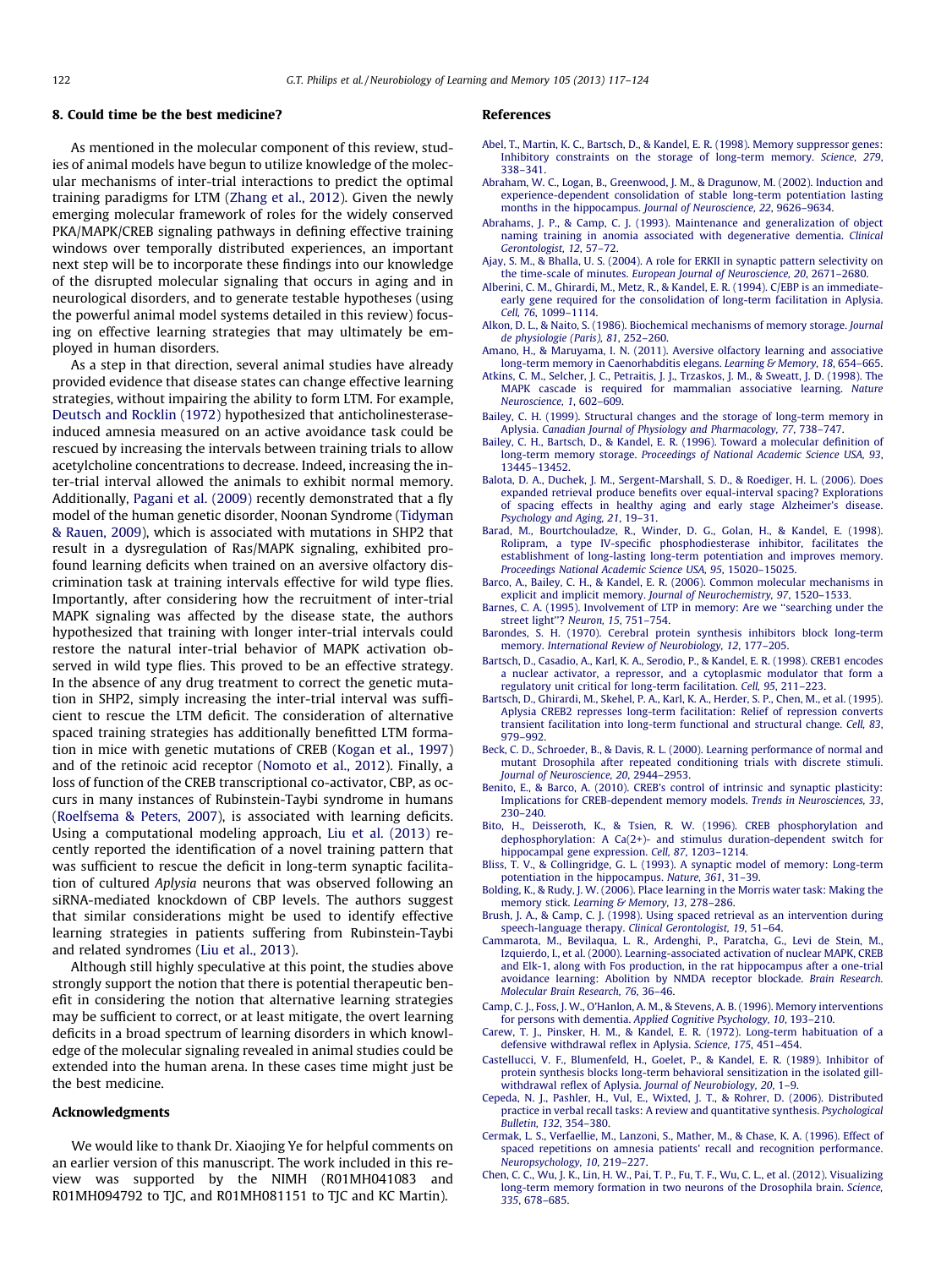- <span id="page-6-0"></span>[Ch'ng, T. H., Uzgil, B., Lin, P., Avliyakulov, N. K., O'Dell, T. J., & Martin, K. C. \(2012\).](http://refhub.elsevier.com/S1074-7427(13)00075-0/h0150) [Activity-dependent transport of the transcriptional coactivator CRTC1 from](http://refhub.elsevier.com/S1074-7427(13)00075-0/h0150) [synapse to nucleus.](http://refhub.elsevier.com/S1074-7427(13)00075-0/h0150) Cell, 150, 207–221.
- [Colomb, J., Kaiser, L., Chabaud, M. A., & Preat, T. \(2009\). Parametric and genetic](http://refhub.elsevier.com/S1074-7427(13)00075-0/h0160) [analysis of Drosophila appetitive long-term memory and sugar motivation.](http://refhub.elsevier.com/S1074-7427(13)00075-0/h0160) [Genes, Brain and Behavior, 8](http://refhub.elsevier.com/S1074-7427(13)00075-0/h0160), 407–415.
- [Coomber, C. J. \(1998\). Site-selective autophosphorylation of Ca2+/calmodulin](http://refhub.elsevier.com/S1074-7427(13)00075-0/h0165)[dependent protein kinase II as a synaptic encoding mechanism.](http://refhub.elsevier.com/S1074-7427(13)00075-0/h0165) Neural [Computation, 10](http://refhub.elsevier.com/S1074-7427(13)00075-0/h0165), 1653–1678.
- [Dash, P. K., Hochner, B., & Kandel, E. R. \(1990\). Injection of the cAMP-responsive](http://refhub.elsevier.com/S1074-7427(13)00075-0/h0170) [element into the nucleus of Aplysia sensory neurons blocks long-term](http://refhub.elsevier.com/S1074-7427(13)00075-0/h0170) facilitation. [Nature, 345](http://refhub.elsevier.com/S1074-7427(13)00075-0/h0170), 718–721.
- [de Salles, B. F., Simao, R., Miranda, F., Novaes, J. D., Lemos, A., & Willardson, J. M.](http://refhub.elsevier.com/S1074-7427(13)00075-0/h0175) [\(2009\). Rest interval between sets in strength training.](http://refhub.elsevier.com/S1074-7427(13)00075-0/h0175) Sports Medicine, 39, [765–777](http://refhub.elsevier.com/S1074-7427(13)00075-0/h0175).
- [Deutsch, J. A., & Rocklin, K. \(1972\). Anticholinesterase amnesia as a function of](http://refhub.elsevier.com/S1074-7427(13)00075-0/h0660) massed or spaced retest. [Journal of Comparative and Physiological Psychology, 81](http://refhub.elsevier.com/S1074-7427(13)00075-0/h0660), [64](http://refhub.elsevier.com/S1074-7427(13)00075-0/h0660).
- [Diamond, D. M., Campbell, A. M., Park, C. R., Halonen, J., & Zoladz, P. R. \(2007\). The](http://refhub.elsevier.com/S1074-7427(13)00075-0/h0180) [temporal dynamics model of emotional memory processing: A synthesis on the](http://refhub.elsevier.com/S1074-7427(13)00075-0/h0180) [neurobiological basis of stress-induced amnesia, flashbulb and traumatic](http://refhub.elsevier.com/S1074-7427(13)00075-0/h0180) [memories, and the Yerkes-Dodson law.](http://refhub.elsevier.com/S1074-7427(13)00075-0/h0180) Neural Plasticity, 2007, 60803.
- [Dunlap, G., & Koegel, R. L. \(1980\). Motivating autistic children through stimulus](http://refhub.elsevier.com/S1074-7427(13)00075-0/h0185) variation. [Journal of Applied Behavior Analysis, 13](http://refhub.elsevier.com/S1074-7427(13)00075-0/h0185), 619–627.
- Ebbinghaus, H. E. (1885/1913). Memory: A Contribution to Experimental Psychology. New York: Dover.
- [Farah, C. A., Weatherill, D., Dunn, T. W., & Sossin, W. S. \(2009\). PKC differentially](http://refhub.elsevier.com/S1074-7427(13)00075-0/h0190) [translocates during spaced and massed training in Aplysia.](http://refhub.elsevier.com/S1074-7427(13)00075-0/h0190) Journal of [Neuroscience, 29](http://refhub.elsevier.com/S1074-7427(13)00075-0/h0190), 10281–10286.
- [Forsberg, A., Engler, H., Almkvist, O., Blomquist, G., Hagman, G., Wall, A., et al.](http://refhub.elsevier.com/S1074-7427(13)00075-0/h0195) [\(2008\). PET imaging of amyloid deposition in patients with mild cognitive](http://refhub.elsevier.com/S1074-7427(13)00075-0/h0195) impairment. [Neurobiology of Aging, 29](http://refhub.elsevier.com/S1074-7427(13)00075-0/h0195), 1456–1465.
- [Galluccio, L., & Rovee-Collier, C. \(2006\). Nonuniform effects of reinstatement within](http://refhub.elsevier.com/S1074-7427(13)00075-0/h0200) the time window. [Learning and Motivation, 37](http://refhub.elsevier.com/S1074-7427(13)00075-0/h0200), 1–17.
- [Genoux, D., Haditsch, U., Knobloch, M., Michalon, A., Storm, D., & Mansuy, I. M.](http://refhub.elsevier.com/S1074-7427(13)00075-0/h0205) [\(2002\). Protein phosphatase 1 is a molecular constraint on learning and](http://refhub.elsevier.com/S1074-7427(13)00075-0/h0205) memory. [Nature, 418](http://refhub.elsevier.com/S1074-7427(13)00075-0/h0205), 970–975.
- [Gerber, B., Wustenberg, D., Schutz, A., & Menzel, R. \(1998\). Temporal determinants](http://refhub.elsevier.com/S1074-7427(13)00075-0/h0210) [of olfactory long-term retention in honeybee classical conditioning:](http://refhub.elsevier.com/S1074-7427(13)00075-0/h0210) [Nonmonotonous effects of the training trial interval.](http://refhub.elsevier.com/S1074-7427(13)00075-0/h0210) Neurobiology of Learning [and Memory, 69](http://refhub.elsevier.com/S1074-7427(13)00075-0/h0210), 71–78.
- [Gettinger, M., Bryant, N. D., & Fayne, H. R. \(1982\). Designing spelling instruction for](http://refhub.elsevier.com/S1074-7427(13)00075-0/h0215) [learning-disabled children - An emphasis on unit size, distributed practice, and](http://refhub.elsevier.com/S1074-7427(13)00075-0/h0215) training for transfer. [Journal of Special Education, 16](http://refhub.elsevier.com/S1074-7427(13)00075-0/h0215), 439–448.
- [Gibbon, J., Baldock, M. D., Locurto, C., Gold, L., & Terrace, H. S. \(1977\). Trial and](http://refhub.elsevier.com/S1074-7427(13)00075-0/h0220) intertrial durations in autoshaping. [Journal of Experimental Psychology-Animal](http://refhub.elsevier.com/S1074-7427(13)00075-0/h0220) [Behavior Processes, 3](http://refhub.elsevier.com/S1074-7427(13)00075-0/h0220), 264–284.
- [Gonzalez, G. A., & Montminy, M. R. \(1989\). Cyclic AMP stimulates somatostatin](http://refhub.elsevier.com/S1074-7427(13)00075-0/h0225) [gene transcription by phosphorylation of CREB at serine 133.](http://refhub.elsevier.com/S1074-7427(13)00075-0/h0225) Cell, 59, [675–680](http://refhub.elsevier.com/S1074-7427(13)00075-0/h0225).
- [Goverover, Y., Arango-Lasprilla, J. C., Hillary, F. G., Chiaravalloti, N., & DeLuca, J.](http://refhub.elsevier.com/S1074-7427(13)00075-0/h0230) [\(2009a\). Application of the spacing effect to improve learning and memory for](http://refhub.elsevier.com/S1074-7427(13)00075-0/h0230) [functional tasks in traumatic brain injury: A pilot study.](http://refhub.elsevier.com/S1074-7427(13)00075-0/h0230) American Journal of
- [Occupational Therapy, 63](http://refhub.elsevier.com/S1074-7427(13)00075-0/h0230), 543–548. [Goverover, Y., Hillary, F. G., Chiaravalloti, N., Arango-Lasprilla, J. C., & DeLuca, J.](http://refhub.elsevier.com/S1074-7427(13)00075-0/h0235) [\(2009b\). A functional application of the spacing effect to improve learning and](http://refhub.elsevier.com/S1074-7427(13)00075-0/h0235) [memory in persons with multiple sclerosis.](http://refhub.elsevier.com/S1074-7427(13)00075-0/h0235) Journal of Clinical and Experimental [Neuropsychology, 31](http://refhub.elsevier.com/S1074-7427(13)00075-0/h0235), 513–522.
- [Grassi, J. R. \(1971\). Effects of massed and spaced practice on learning in brain](http://refhub.elsevier.com/S1074-7427(13)00075-0/h0240)[damaged, behavior-disordered, and normal children.](http://refhub.elsevier.com/S1074-7427(13)00075-0/h0240) Journal of Learning [Disabilities, 4](http://refhub.elsevier.com/S1074-7427(13)00075-0/h0240), 237–242.
- [Greene, R. L. \(1990\). Spacing effects on implicit memory tests.](http://refhub.elsevier.com/S1074-7427(13)00075-0/h0245) Journal of [Experimental Psychology-Learning Memory and Cognition, 16](http://refhub.elsevier.com/S1074-7427(13)00075-0/h0245), 1004–1011.
- [Guzowski, J. F. \(2002\). Insights into immediate-early gene function in hippocampal](http://refhub.elsevier.com/S1074-7427(13)00075-0/h0250) [memory consolidation using antisense oligonucleotide and fluorescent imaging](http://refhub.elsevier.com/S1074-7427(13)00075-0/h0250) approaches. [Hippocampus, 12](http://refhub.elsevier.com/S1074-7427(13)00075-0/h0250), 86–104.
- [Hart, A. K., Fioravante, D., Liu, R. Y., Phares, G. A., Cleary, L. J., & Byrne, J. H. \(2011\).](http://refhub.elsevier.com/S1074-7427(13)00075-0/h0255) [Serotonin-mediated synapsin expression is necessary for long-term facilitation](http://refhub.elsevier.com/S1074-7427(13)00075-0/h0255) [of the Aplysia sensorimotor synapse.](http://refhub.elsevier.com/S1074-7427(13)00075-0/h0255) Journal of Neuroscience, 31, 18401–18411.
- [Haslam, C., Hodder, K. I., & Yates, P. J. \(2011\). Errorless learning and spaced retrieval:](http://refhub.elsevier.com/S1074-7427(13)00075-0/h0260) [How do these methods fare in healthy and clinical populations?](http://refhub.elsevier.com/S1074-7427(13)00075-0/h0260) Journal of [Clinical and Experimental Neuropsychology, 33](http://refhub.elsevier.com/S1074-7427(13)00075-0/h0260), 432–447.
- [Hirano, Y., Masuda, T., Naganos, S., Matsuno, M., Ueno, K., Miyashita, T., et al. \(2013\).](http://refhub.elsevier.com/S1074-7427(13)00075-0/h0265) [Fasting launches CRTC to facilitate long-term memory formation in Drosophila.](http://refhub.elsevier.com/S1074-7427(13)00075-0/h0265) [Science, 339](http://refhub.elsevier.com/S1074-7427(13)00075-0/h0265), 443–446.
- [Hopper, T., Drefs, S. J., Bayles, K. A., Tomoeda, C. K., & Dinu, I. \(2010\). The effects of](http://refhub.elsevier.com/S1074-7427(13)00075-0/h0270) [modified spaced-retrieval training on learning and retention of face–name](http://refhub.elsevier.com/S1074-7427(13)00075-0/h0270) [associations by individuals with dementia.](http://refhub.elsevier.com/S1074-7427(13)00075-0/h0270) Neuropsychological Rehabilitation, 20, [81–102](http://refhub.elsevier.com/S1074-7427(13)00075-0/h0270).
- [Hopper, T., Mahendra, N., Kim, E., Axuma, T., Bayles, K. A., Cleary, S. J., et al. \(2005\).](http://refhub.elsevier.com/S1074-7427(13)00075-0/h0665) [Evidence-based practice recommendations for working with individuals with](http://refhub.elsevier.com/S1074-7427(13)00075-0/h0665) [dementia: Spaced-retrieval training.](http://refhub.elsevier.com/S1074-7427(13)00075-0/h0665) Journal of Medical Speech-Language [Pathology, 13](http://refhub.elsevier.com/S1074-7427(13)00075-0/h0665).
- [Huang, Y. Y., & Kandel, E. R. \(1994\). Recruitment of long-lasting and protein kinase](http://refhub.elsevier.com/S1074-7427(13)00075-0/h0275) [A-dependent long-term potentiation in the CA1 region of hippocampus requires](http://refhub.elsevier.com/S1074-7427(13)00075-0/h0275) [repeated tetanization.](http://refhub.elsevier.com/S1074-7427(13)00075-0/h0275) Learning & Memory, 1, 74-82.
- [Irvine, E. E., Vernon, J., & Giese, K. P. \(2005\). AlphaCaMKII autophosphorylation](http://refhub.elsevier.com/S1074-7427(13)00075-0/h0280) [contributes to rapid learning but is not necessary for memory.](http://refhub.elsevier.com/S1074-7427(13)00075-0/h0280) Nature [Neuroscience, 8](http://refhub.elsevier.com/S1074-7427(13)00075-0/h0280), 411–412.
- [Irvine, E. E., von Hertzen, L. S., Plattner, F., & Giese, K. P. \(2006\). AlphaCaMKII](http://refhub.elsevier.com/S1074-7427(13)00075-0/h0285) [autophosphorylation: A fast track to memory.](http://refhub.elsevier.com/S1074-7427(13)00075-0/h0285) Trends in Neurosciences, 29, [459–465](http://refhub.elsevier.com/S1074-7427(13)00075-0/h0285).
- [Jackson, C. E., Maruff, P. T., & Snyder, P. J. \(2013\). Massed versus spaced visuospatial](http://refhub.elsevier.com/S1074-7427(13)00075-0/h0290) [memory in cognitively healthy young and older adults.](http://refhub.elsevier.com/S1074-7427(13)00075-0/h0290) Alzheimer's & Dementia, 9[, S32–S38.](http://refhub.elsevier.com/S1074-7427(13)00075-0/h0290)
- [Karpicke, J. D., & Bauernschmidt, A. \(2011\). Spaced retrieval: Absolute spacing](http://refhub.elsevier.com/S1074-7427(13)00075-0/h0300) [enhances learning regardless of relative spacing.](http://refhub.elsevier.com/S1074-7427(13)00075-0/h0300) Journal of Experimental [Psychology-Learning Memory and Cognition, 37](http://refhub.elsevier.com/S1074-7427(13)00075-0/h0300), 1250–1257.
- [Kim, M., Huang, T., Abel, T., & Blackwell, K. T. \(2010\). Temporal sensitivity of protein](http://refhub.elsevier.com/S1074-7427(13)00075-0/h0305) [kinase a activation in late-phase long term potentiation.](http://refhub.elsevier.com/S1074-7427(13)00075-0/h0305) PLoS Computational Biology, 6[, e1000691](http://refhub.elsevier.com/S1074-7427(13)00075-0/h0305).
- [Klapdor, K., & Van Der Staay, F. J. \(1998\). Repeated acquisition of a spatial navigation](http://refhub.elsevier.com/S1074-7427(13)00075-0/h0310) [task in mice: Effects of spacing of trials and of unilateral middle cerebral artery](http://refhub.elsevier.com/S1074-7427(13)00075-0/h0310) occlusion. [Physiology & Behavior, 63](http://refhub.elsevier.com/S1074-7427(13)00075-0/h0310), 903–909.
- [Klunk, W. E., Engler, H., Nordberg, A., Wang, Y., Blomqvist, G., Holt, D. P., et al.](http://refhub.elsevier.com/S1074-7427(13)00075-0/h0315) [\(2004\). Imaging brain amyloid in Alzheimer's disease with Pittsburgh](http://refhub.elsevier.com/S1074-7427(13)00075-0/h0315) Compound-B. [Annual Neurol, 55](http://refhub.elsevier.com/S1074-7427(13)00075-0/h0315), 306–319.
- [Kogan, J. H., Frankland, P. W., Blendy, J. A., Coblentz, J., Marowitz, Z., Schutz, G., et al.](http://refhub.elsevier.com/S1074-7427(13)00075-0/h0320) [\(1997\). Spaced training induces normal long-term memory in CREB mutant](http://refhub.elsevier.com/S1074-7427(13)00075-0/h0320) mice. [Current Biology, 7](http://refhub.elsevier.com/S1074-7427(13)00075-0/h0320), 1–11.
- [Kornell, N., & Bjork, R. A. \(2008\). Learning concepts and categories: Is spacing the](http://refhub.elsevier.com/S1074-7427(13)00075-0/h0700) ''Enemy of Induction''? [Psychological Science, 19](http://refhub.elsevier.com/S1074-7427(13)00075-0/h0700), 585–592.
- [Kornell, N., Castel, A. D., Eich, T. S., & Bjork, R. A. \(2010\). Spacing as the Friend of Both](http://refhub.elsevier.com/S1074-7427(13)00075-0/h0705) [Memory and Induction in Young and Older Adults.](http://refhub.elsevier.com/S1074-7427(13)00075-0/h0705) Psychology and Aging, 25, [498–503](http://refhub.elsevier.com/S1074-7427(13)00075-0/h0705).
- [Koshibu, K., Graff, J., Beullens, M., Heitz, F. D., Berchtold, D., Russig, H., et al. \(2009\).](http://refhub.elsevier.com/S1074-7427(13)00075-0/h0325) [Protein phosphatase 1 regulates the histone code for long-term memory.](http://refhub.elsevier.com/S1074-7427(13)00075-0/h0325) [Journal of Neuroscience, 29](http://refhub.elsevier.com/S1074-7427(13)00075-0/h0325), 13079–13089.
- [Kovacs, K. A., Steullet, P., Steinmann, M., Do, K. Q., Magistretti, P. J., Halfon, O., et al.](http://refhub.elsevier.com/S1074-7427(13)00075-0/h0330) [\(2007\). TORC1 is a calcium- and cAMP-sensitive coincidence detector involved](http://refhub.elsevier.com/S1074-7427(13)00075-0/h0330) [in hippocampal long-term synaptic plasticity.](http://refhub.elsevier.com/S1074-7427(13)00075-0/h0330) Proceedings National Academic [Science USA, 104](http://refhub.elsevier.com/S1074-7427(13)00075-0/h0330), 4700–4705.
- [Kramar, E. A., Babayan, A. H., Gavin, C. F., Cox, C. D., Jafari, M., Gall, C. M., et al.](http://refhub.elsevier.com/S1074-7427(13)00075-0/h0335) [\(2012\). Synaptic evidence for the efficacy of spaced learning.](http://refhub.elsevier.com/S1074-7427(13)00075-0/h0335) Proceedings [National Academic Science USA, 109](http://refhub.elsevier.com/S1074-7427(13)00075-0/h0335), 5121–5126.
- Landauer, T. K., & Bjork, R. A. (1978). [Optimum rehearsal patterns and name learning](http://refhub.elsevier.com/S1074-7427(13)00075-0/h0340). [London: Academic Press](http://refhub.elsevier.com/S1074-7427(13)00075-0/h0340).
- [Liu, R. Y., Cleary, L. J., & Byrne, J. H. \(2011\). The requirement for enhanced CREB1](http://refhub.elsevier.com/S1074-7427(13)00075-0/h0345) [expression in consolidation of long-term synaptic facilitation and long-term](http://refhub.elsevier.com/S1074-7427(13)00075-0/h0345) [excitability in sensory neurons of Aplysia.](http://refhub.elsevier.com/S1074-7427(13)00075-0/h0345) Journal of Neuroscience, 31, [6871–6879.](http://refhub.elsevier.com/S1074-7427(13)00075-0/h0345)
- [Liu, R. Y., Zhang, Y., Baxter, D. A., Smolen, P., Cleary, L. J., & Byrne, J. H. \(2013\). Deficit](http://refhub.elsevier.com/S1074-7427(13)00075-0/h0350) [in long-term synaptic plasticity is rescued by a computationally predicted](http://refhub.elsevier.com/S1074-7427(13)00075-0/h0350) stimulus protocol. [Journal of Neuroscience, 33](http://refhub.elsevier.com/S1074-7427(13)00075-0/h0350), 6944–6949.
- [Lukowiak, K., Adatia, N., Krygier, D., & Syed, N. \(2000\). Operant conditioning in](http://refhub.elsevier.com/S1074-7427(13)00075-0/h0355) [Lymnaea: Evidence for intermediate- and long-term memory.](http://refhub.elsevier.com/S1074-7427(13)00075-0/h0355) Learning & [Memory, 7](http://refhub.elsevier.com/S1074-7427(13)00075-0/h0355), 140–150.
- [Lukowiak, K., Cotter, R., Westly, J., Ringseis, E., & Spencer, G. \(1998\). Long-term](http://refhub.elsevier.com/S1074-7427(13)00075-0/h0360) [memory of an operantly conditioned respiratory behaviour pattern in lymnaea](http://refhub.elsevier.com/S1074-7427(13)00075-0/h0360)
- stagnalis. [Journal of Experimental Biology, 201](http://refhub.elsevier.com/S1074-7427(13)00075-0/h0360)(Pt 6), 877–882. [Lynch, G., Kramar, E. A., Babayan, A. H., Rumbaugh, G., & Gall, C. M. \(2013\).](http://refhub.elsevier.com/S1074-7427(13)00075-0/h0365) [Differences between synaptic plasticity thresholds result in new timing rules](http://refhub.elsevier.com/S1074-7427(13)00075-0/h0365) [for maximizing long-term potentiation.](http://refhub.elsevier.com/S1074-7427(13)00075-0/h0365) Neuropharmacology, 64, 27–36.
- [Lyons, L. C., Green, C. L., & Eskin, A. \(2008\). Intermediate-term memory is modulated](http://refhub.elsevier.com/S1074-7427(13)00075-0/h0370) by the circadian clock. [Journal of Biological Rhythms, 23](http://refhub.elsevier.com/S1074-7427(13)00075-0/h0370), 538–542.
- [Malenka, R. C. \(1994\). Synaptic plasticity in the hippocampus: LTP and LTD.](http://refhub.elsevier.com/S1074-7427(13)00075-0/h0375) Cell, 78, [535–538](http://refhub.elsevier.com/S1074-7427(13)00075-0/h0375).
- [Malenka, R. C., & Bear, M. F. \(2004\). LTP and LTD: An embarrassment of riches.](http://refhub.elsevier.com/S1074-7427(13)00075-0/h0380) [Neuron, 44](http://refhub.elsevier.com/S1074-7427(13)00075-0/h0380), 5–21.
- [Malleret, G., Haditsch, U., Genoux, D., Jones, M. W., Bliss, T. V., Vanhoose, A. M., et al.](http://refhub.elsevier.com/S1074-7427(13)00075-0/h0385) [\(2001\). Inducible and reversible enhancement of learning, memory, and long](http://refhub.elsevier.com/S1074-7427(13)00075-0/h0385)[term potentiation by genetic inhibition of calcineurin.](http://refhub.elsevier.com/S1074-7427(13)00075-0/h0385) Cell, 104, 675–686.
- [Martin, K. C., Michael, D., Rose, J. C., Barad, M., Casadio, A., Zhu, H., et al. \(1997\). MAP](http://refhub.elsevier.com/S1074-7427(13)00075-0/h0390) [kinase translocates into the nucleus of the presynaptic cell and is required for](http://refhub.elsevier.com/S1074-7427(13)00075-0/h0390) [long-term facilitation in Aplysia.](http://refhub.elsevier.com/S1074-7427(13)00075-0/h0390) Neuron, 18, 899–912.
- [Mauelshagen, J., Sherff, C. M., & Carew, T. J. \(1998\). Differential induction of long](http://refhub.elsevier.com/S1074-7427(13)00075-0/h0395)[term synaptic facilitation by spaced and massed applications of serotonin at](http://refhub.elsevier.com/S1074-7427(13)00075-0/h0395) [sensory neuron synapses of Aplysia californica.](http://refhub.elsevier.com/S1074-7427(13)00075-0/h0395) Learning & Memory, 5, 246-256.
- [Mayford, M., Siegelbaum, S. A., & Kandel, E. R. \(2012\). Synapses and memory](http://refhub.elsevier.com/S1074-7427(13)00075-0/h0670) storage. [Cold Spring Harbor Perspectives in Biology, 4](http://refhub.elsevier.com/S1074-7427(13)00075-0/h0670).
- [Morrow, K. L., & Fridriksson, J. \(2006\). Comparing fixed- and randomized-interval](http://refhub.elsevier.com/S1074-7427(13)00075-0/h0400) spaced retrieval in anomia treatment. [Journal of Communication Disorders, 39](http://refhub.elsevier.com/S1074-7427(13)00075-0/h0400), [2–11.](http://refhub.elsevier.com/S1074-7427(13)00075-0/h0400)
- [Mozzachiodi, R., & Byrne, J. H. \(2010\). More than synaptic plasticity: Role of](http://refhub.elsevier.com/S1074-7427(13)00075-0/h0405) [nonsynaptic plasticity in learning and memory.](http://refhub.elsevier.com/S1074-7427(13)00075-0/h0405) Trends in Neurosciences, 33, [17–26.](http://refhub.elsevier.com/S1074-7427(13)00075-0/h0405)
- [Mozzachiodi, R., Lorenzetti, F. D., Baxter, D. A., & Byrne, J. H. \(2008\). Changes in](http://refhub.elsevier.com/S1074-7427(13)00075-0/h0410) [neuronal excitability serve as a mechanism of long-term memory for operant](http://refhub.elsevier.com/S1074-7427(13)00075-0/h0410) conditioning. [Nature Neuroscience, 11](http://refhub.elsevier.com/S1074-7427(13)00075-0/h0410), 1146–1148.
- [Muller, U., & Carew, T. J. \(1998\). Serotonin induces temporally and mechanistically](http://refhub.elsevier.com/S1074-7427(13)00075-0/h0415) [distinct phases of persistent PKA activity in Aplysia sensory neurons.](http://refhub.elsevier.com/S1074-7427(13)00075-0/h0415) Neuron, 21[, 1423–1434.](http://refhub.elsevier.com/S1074-7427(13)00075-0/h0415)